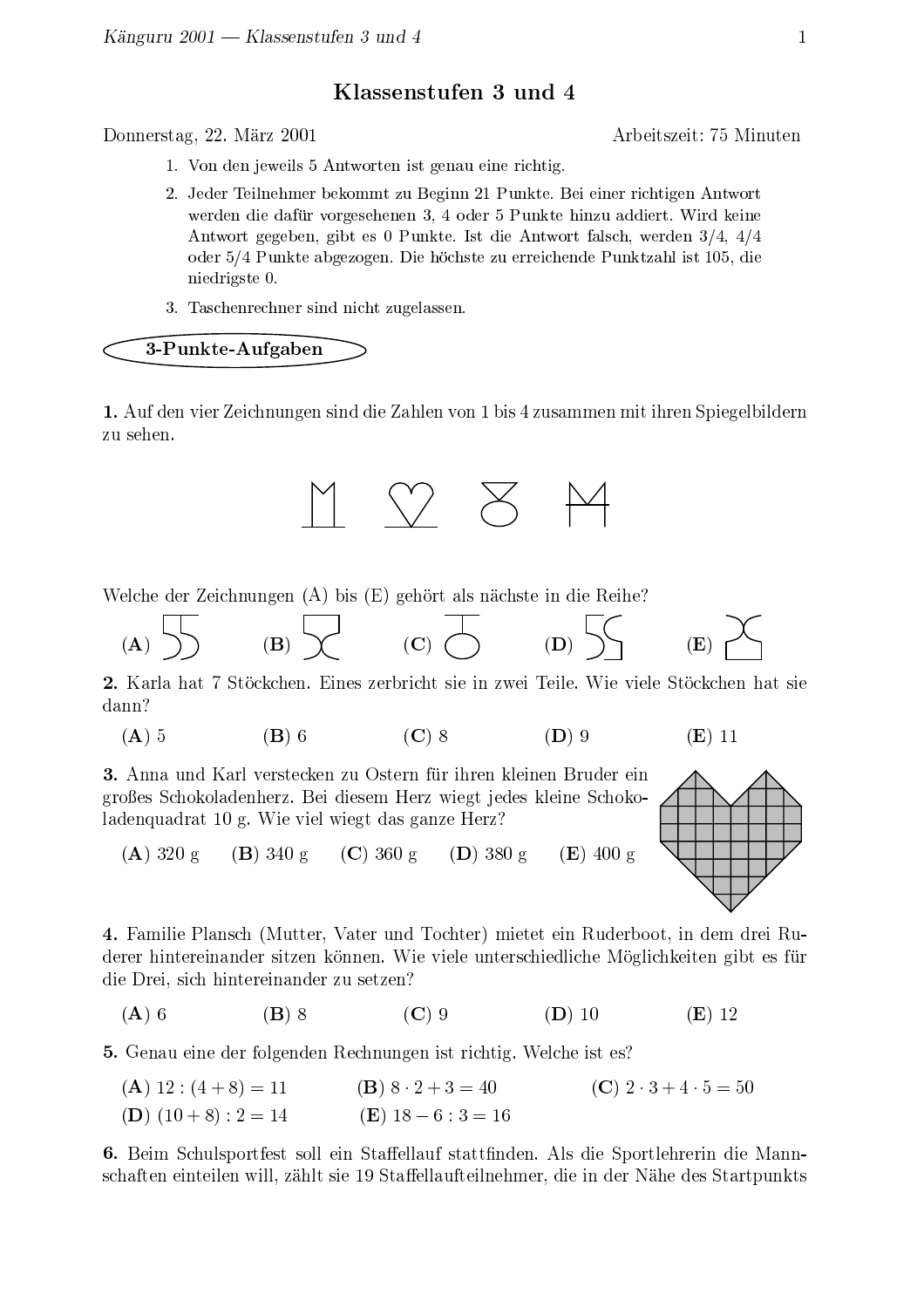stehen, und 12, die auf einer Matte sitzen. Wie viele Kinder müssen noch mindestens dazukommen, damit 6 gleichgroße Mannschaften gebildet werden können?

 $(A)$  1  $(B)$  2  $(C)$  3  $(D)$  4  $(E)$  5

7. In der Siedlung, in der Kati wohnt, sind lauter quadratische umzäunte Grundstücke, jedes 100 m in der Länge und in der Breite (siehe Bild).



Wie lang ist der kürzeste Weg zur Schule, ohne über einen Zaun zu klettern?

 $(A)$  100 m  $(B)$  200 m  $(C)$  350 m  $(D)$  450 m  $(E)$  500 m

4-Punkte-Aufgaben

 $(B)$  1

 $(A)$  0

8. Peggy ist genau am 3. Geburtstag von Stephan geboren worden. Wie alt ist sie, wenn Stephan doppelt so alt ist wie am Tag ihrer Geburt?

 $(C)$  4  $(A)$  2  $(B)$  3  $(D)$  6  $(E)$  8

 $(C)$  2

**9.** Susanne steckt sich dicht neben ihr rechtes Ohr eine Schleife ins Haar. Wie viele der vier Bilder könnten dann im Spiegel zu sehen sein?

 $(D)$  3

 $(E)$  4



10. Für ein Spiel sind Spielfiguren zu verteilen, und zwar so, dass jeder Spieler mindestens eine Spielfigur erhält und je zwei Spieler eine unterschiedliche Zahl von Spielfiguren bekommen. Wie viele Spieler können höchstens mitspielen, wenn man insgesamt 20 Spielfiguren zum Verteilen hat?

 $(A)$  20  $(B)$  10  $(C)$  7  $(D)$  6  $(E)$  5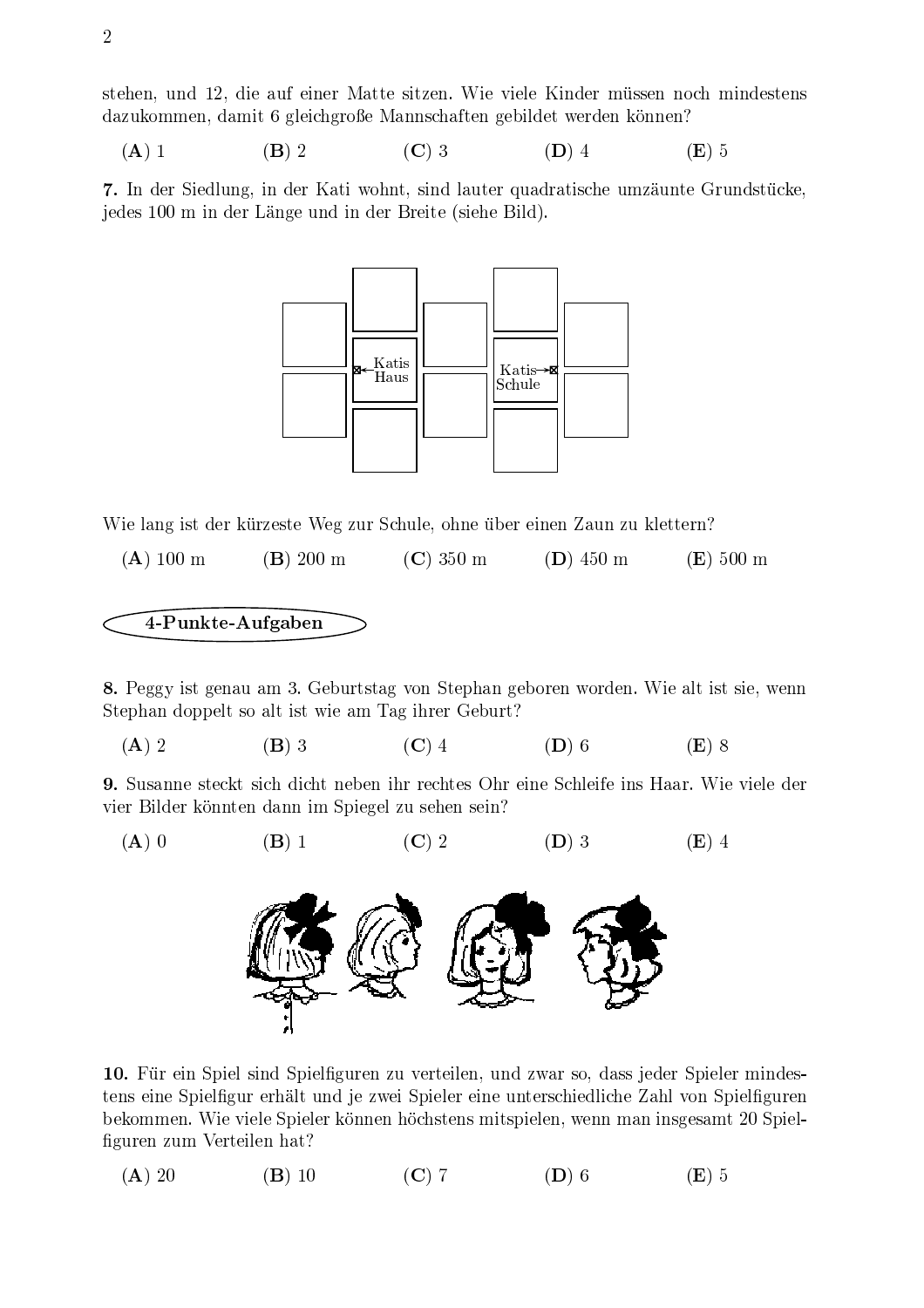11. Betty und Kai fahren mit einem ganz langen Zug. Betty steigt in den 17. Wagen von vorn und Kai in den 34. Wagen von hinten ein. Überrascht stellen sie fest, dass sie in den selben Wagen eingestiegen sind. Wie viele Wagen hat der Zug?

$$
(A) 48 \t\t (B) 49 \t\t (C) 50 \t\t (D) 51 \t\t (E) 52
$$

12. Auf einem der folgenden Bilder ist ein Körper gezeichnet, der sich von dem auf den anderen Bildern gezeichneten unterscheidet. Welches ist es?



13. Ben und Kitty sammeln Matchboxautos. Kurz vor Bens Geburtstag haben beide gleich viele. Kitty schenkt Ben zum Geburtstag die Hälfte ihrer Autos. Nun hat Ben mehr Autos als Kitty. Wie viel mal so viele Autos als sie hat er?

- $(A)$  2 mal so viele  $(B)$  3 mal so viele
- $(C)$  4 mal so viele  $(D)$  5 mal so viele
- (E) Das hängt von der Anzahl der Autos ab.

14. An die Tafel sind nebeneinander Dreiecke und Rechtecke gezeichnet worden. Diese Dreiecke und Rechtecke haben alle zusammen 17 Eckpunkte. Wie viele Dreiecke wurden gezeichnet?

 $(C)$  2  $(D)$  3  $(A)$  keine  $(B)$  1  $(E)$  4

5-Punkte-Aufgaben

15. Grit hat 3 Schälchen mit jeweils 11 Glasmurmeln. Aus den Schälchen nimmt sie Murmeln in folgender Reihenfolge heraus: 1 Murmel aus dem linken Schälchen, 1 aus dem mittleren, 1 aus dem rechten, 1 aus dem mittleren, 1 aus dem linken, 1 aus dem mittleren usw. Als sie aus dem mittleren Schälchen die letzte Murmel herausgenommen hat, zählt sie die im linken und rechten Schälchen verbliebenen. Wie viele sind das?

 $(C)$  9  $(A)$  1  $(B)$  2  $(D)$  10  $(E)$  11

16. Im neu eröffneten Tierschuh-Kaufhaus sind auf jedem der 10 Regale 12 Paar Schuhe ausgestellt. Die ersten Kunden sind 5 Tausendfüßler. Drei der Tausendfüßler kaufen je 30 Paar, die anderen beiden jeweils 5 Paar Schuhe. Wie viele Paar Schuhe sind jetzt noch im Tierschuh-Kaufhaus?

 $(A)$  0  $(C)$  25  $(B)$  20  $(D)$  30  $(E)35$